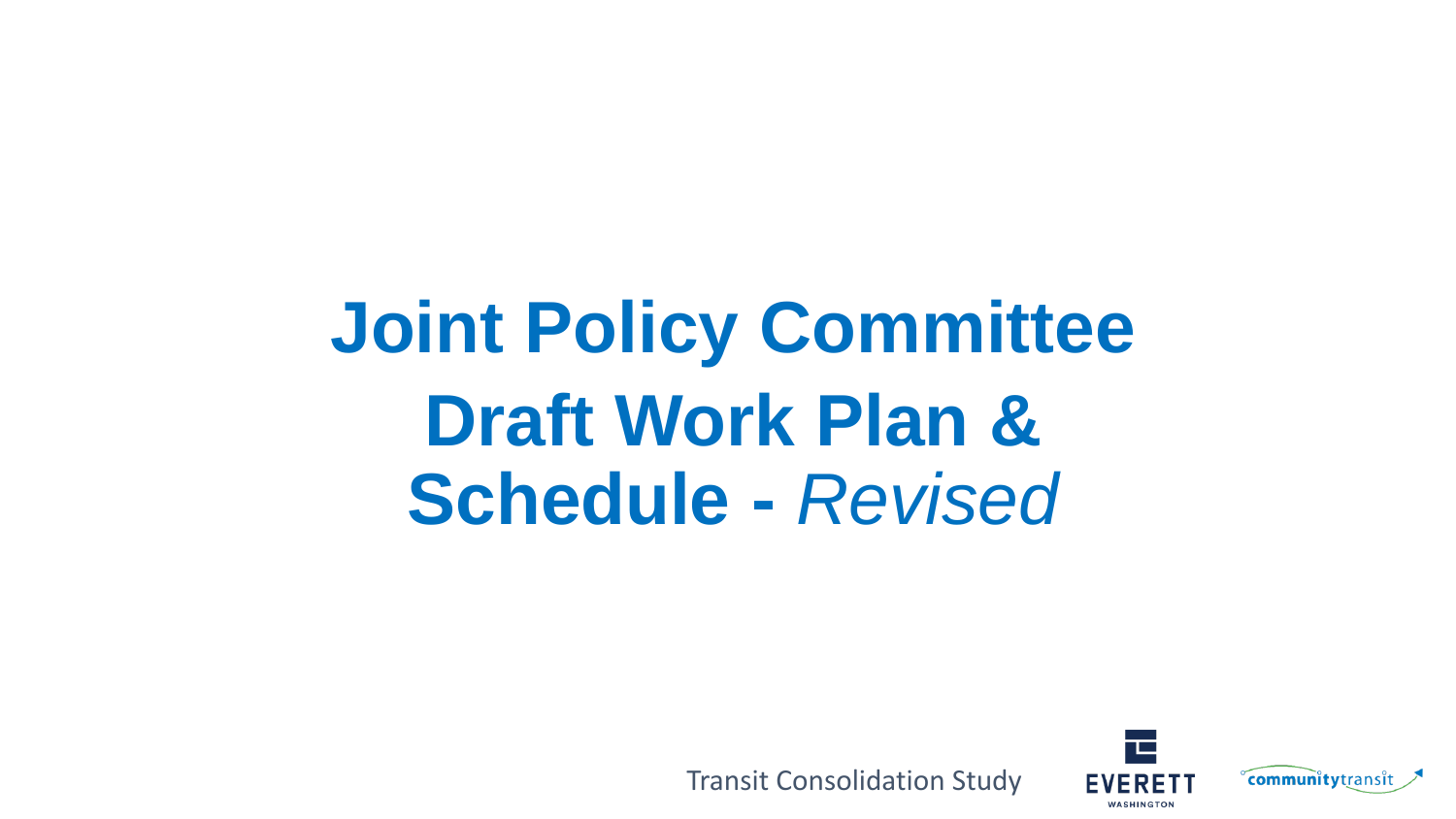#### **Meeting #1 (February):**

- Introduction to Joint Study Framework Process
- Agree on role and purpose of Joint Policy Committee process and confirm Work Plan and schedule

### **Meeting #2 (April):**

- Agency overviews (ridership, services, facilities, etc.)
	- Community Transit
	- Everett Transit
- Introduce PTBA, governance, and annexation process
- Workforce integration/Labor update



Transit Consolidation Study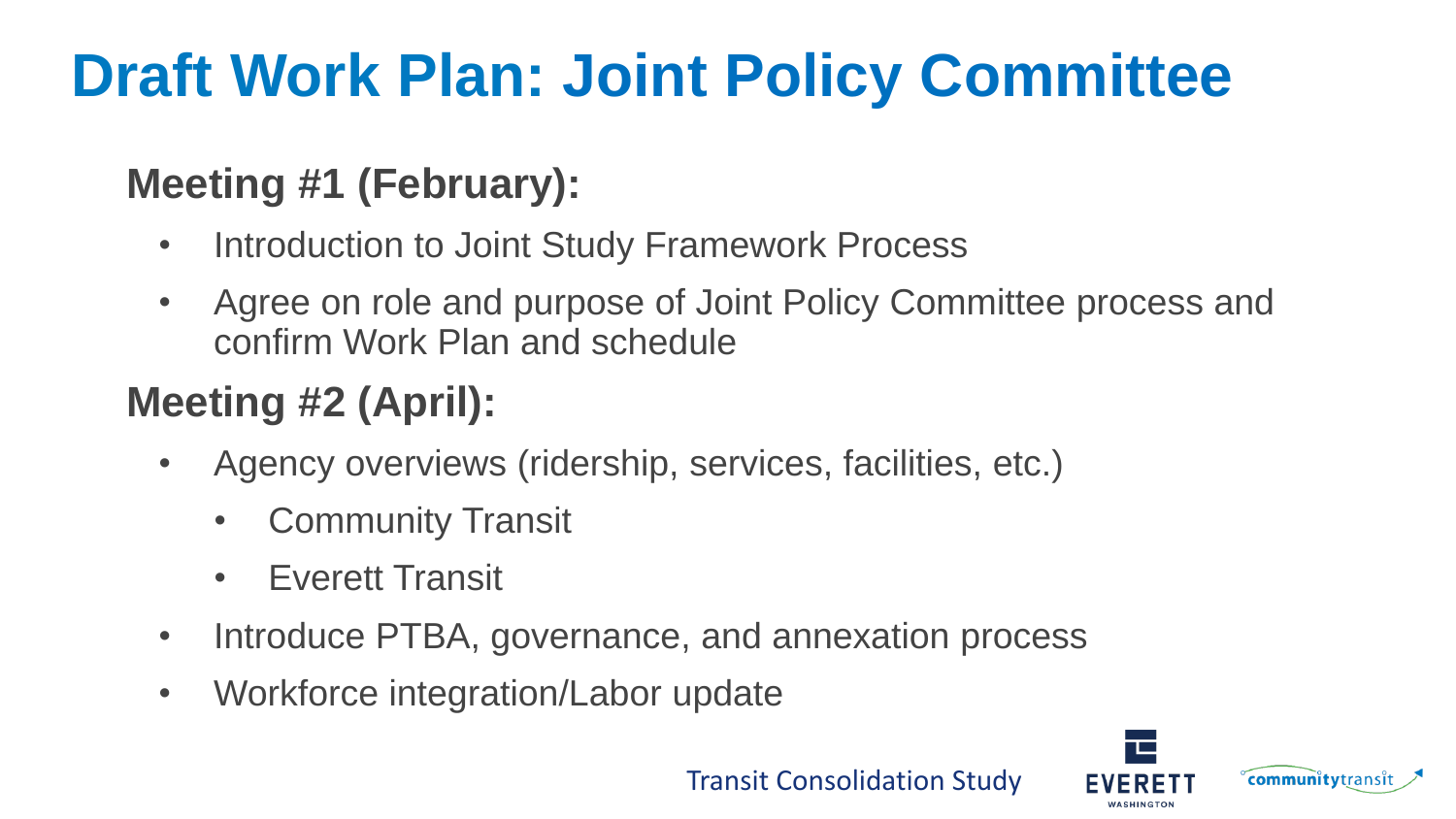#### **Meeting #3 (June):**

- **Financial Overview**
	- Everett Transit balance sheet
	- Revenue Forecast to inform service capacity
	- Potential for phased approach to sales tax rates
- Workforce integration/Labor update

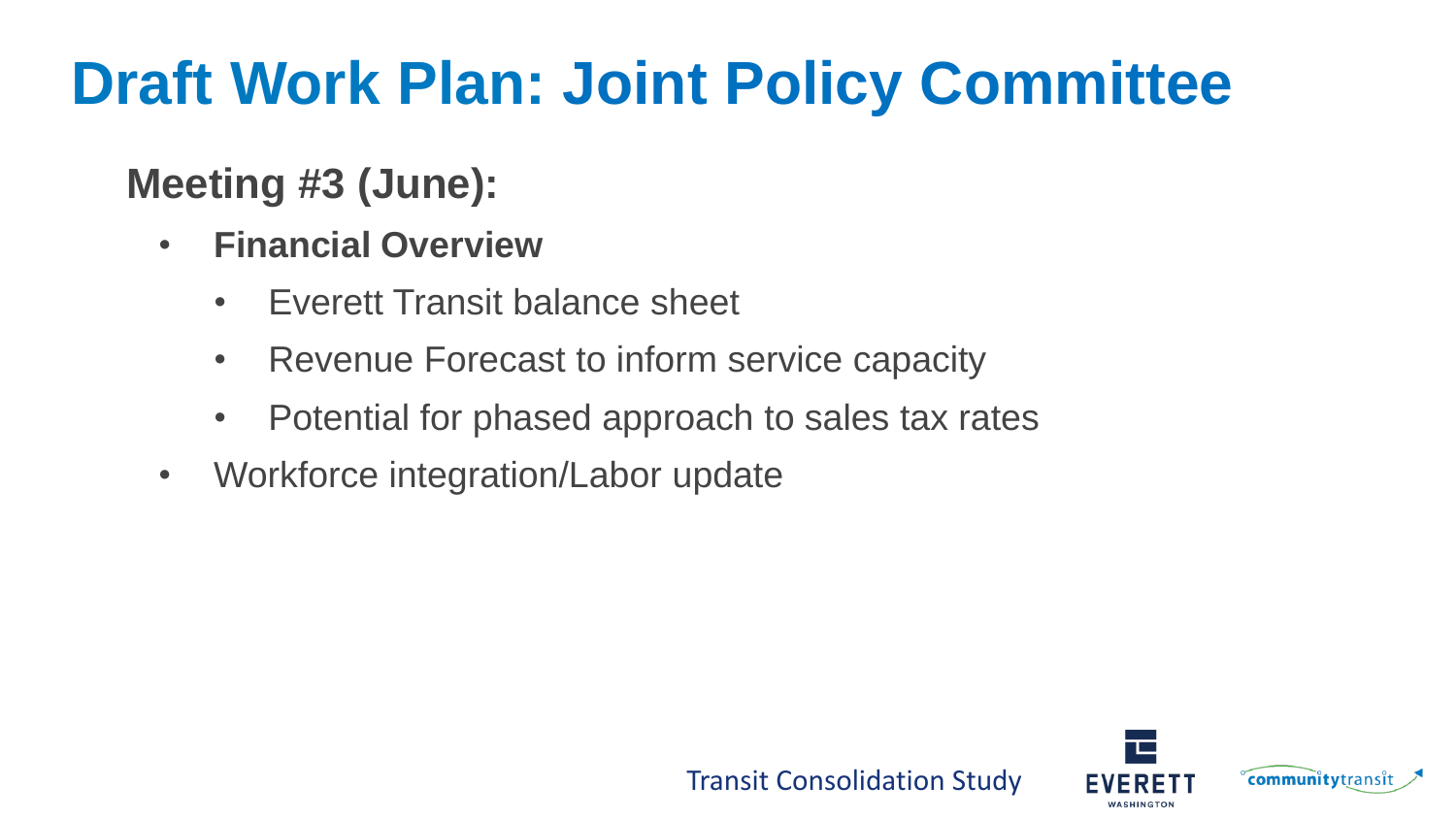#### **Meeting #4 (August):**

- **Transition of Capital Assets**
	- Fleet/Electric Buses
	- Transit Centers
	- Bases
	- Equipment & Parts
	- Technology
- Workforce integration/Labor update

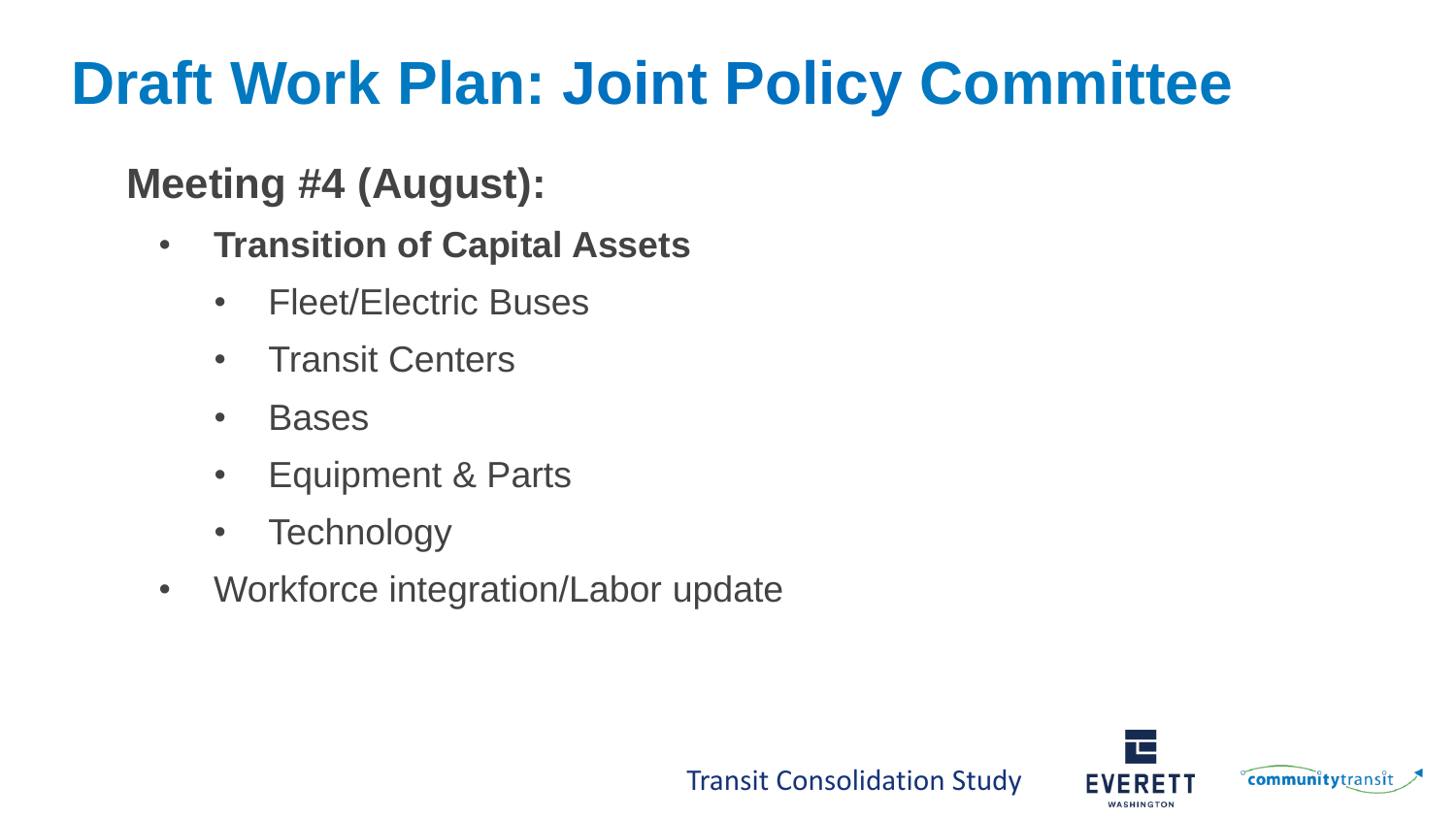#### **Meeting #5 (October):**

- Fare structure
- Orca & CTR contracts
- Branding
- Workforce integration/Labor update

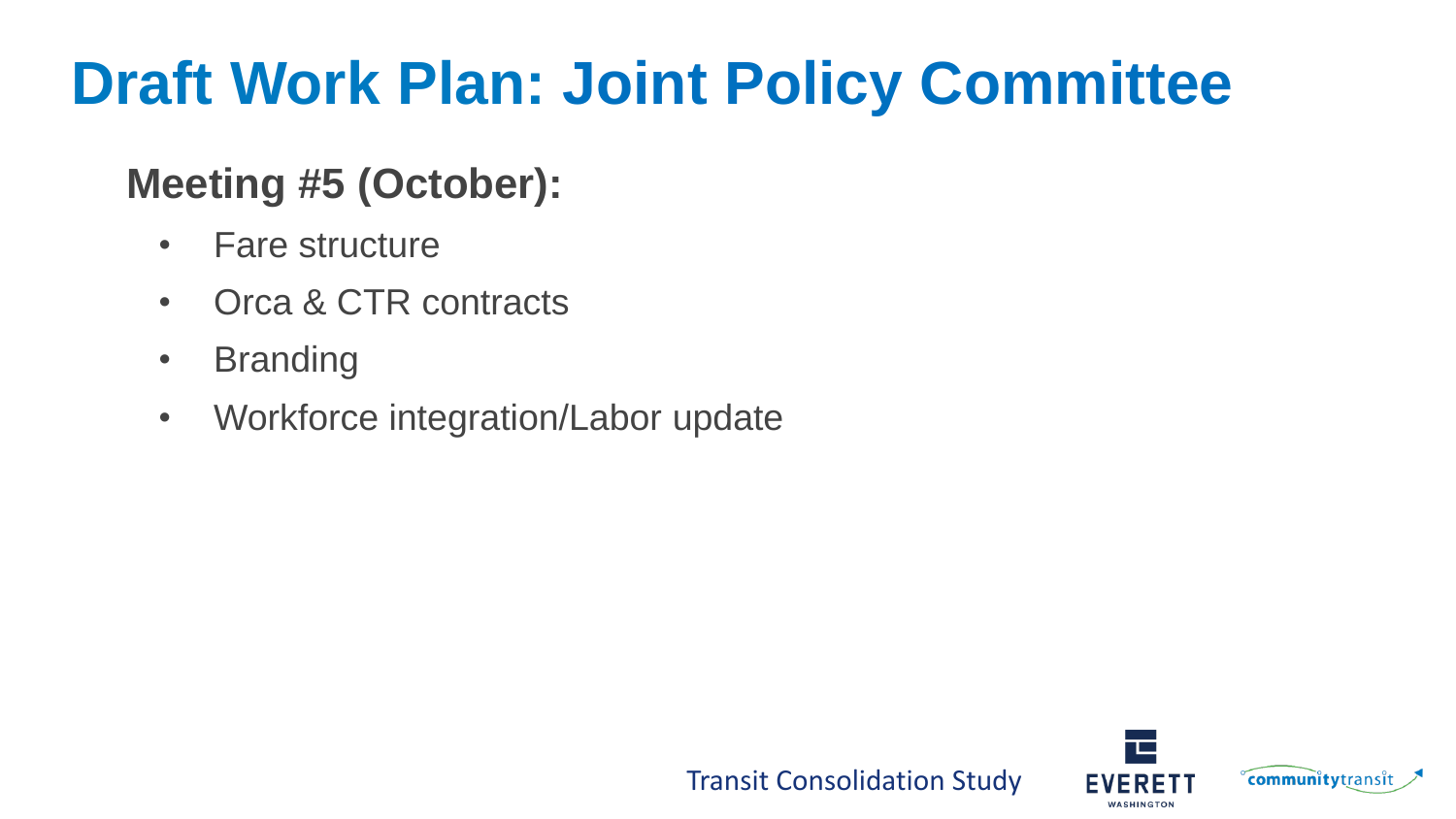#### **Meeting #6 (December):**

- **Service Plan Part 1**
	- Overview of service types, service level, routes
	- Potential Timing/Phasing of service implementation
	- Public Outreach Plan
- Workforce integration/Labor update

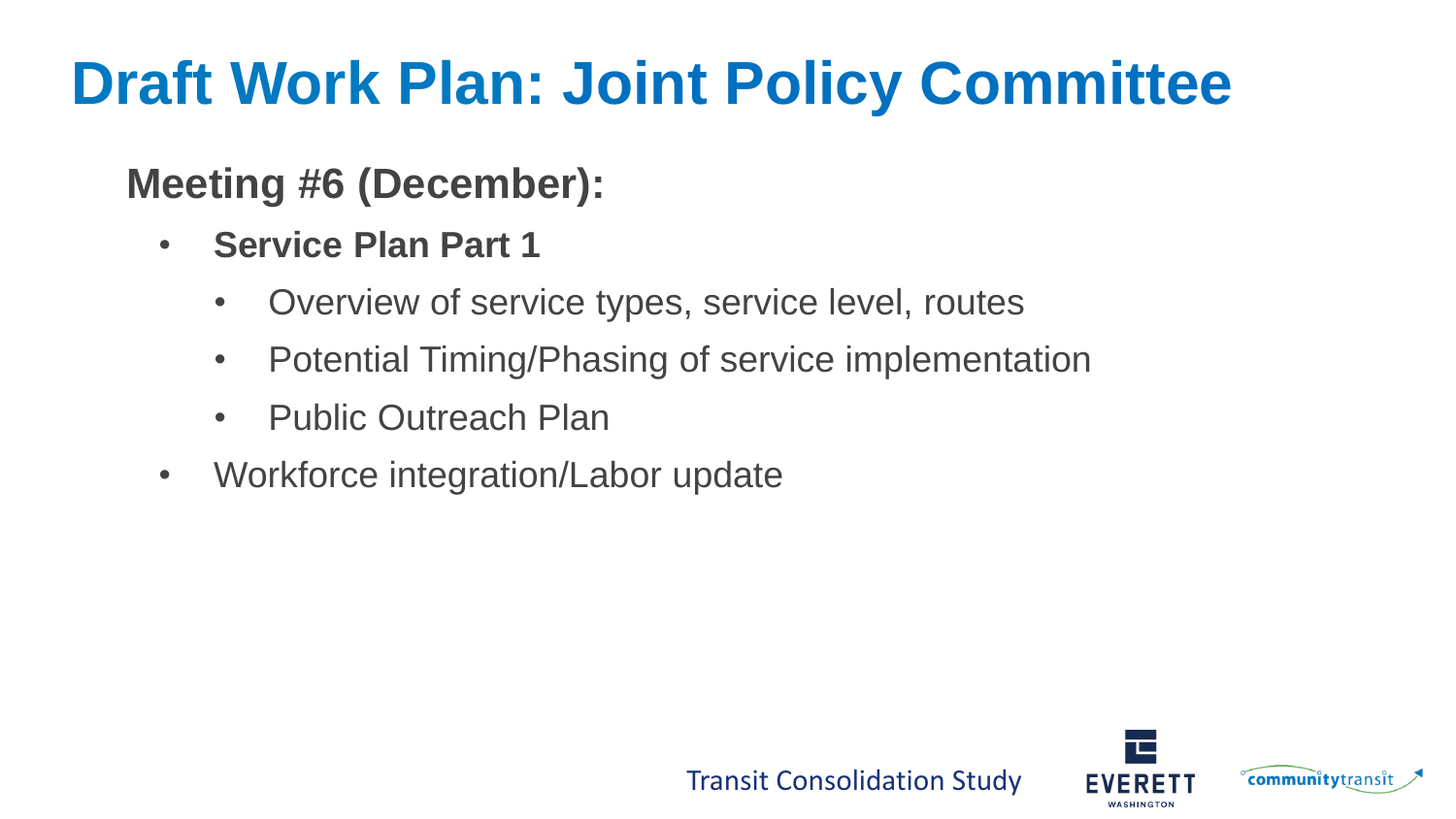#### **Meeting #7 (March 2023)**

- **Service Plan Part 2**
	- Review Public Outreach
	- Final Service Plan Recommendation
- Workforce integration/Labor update

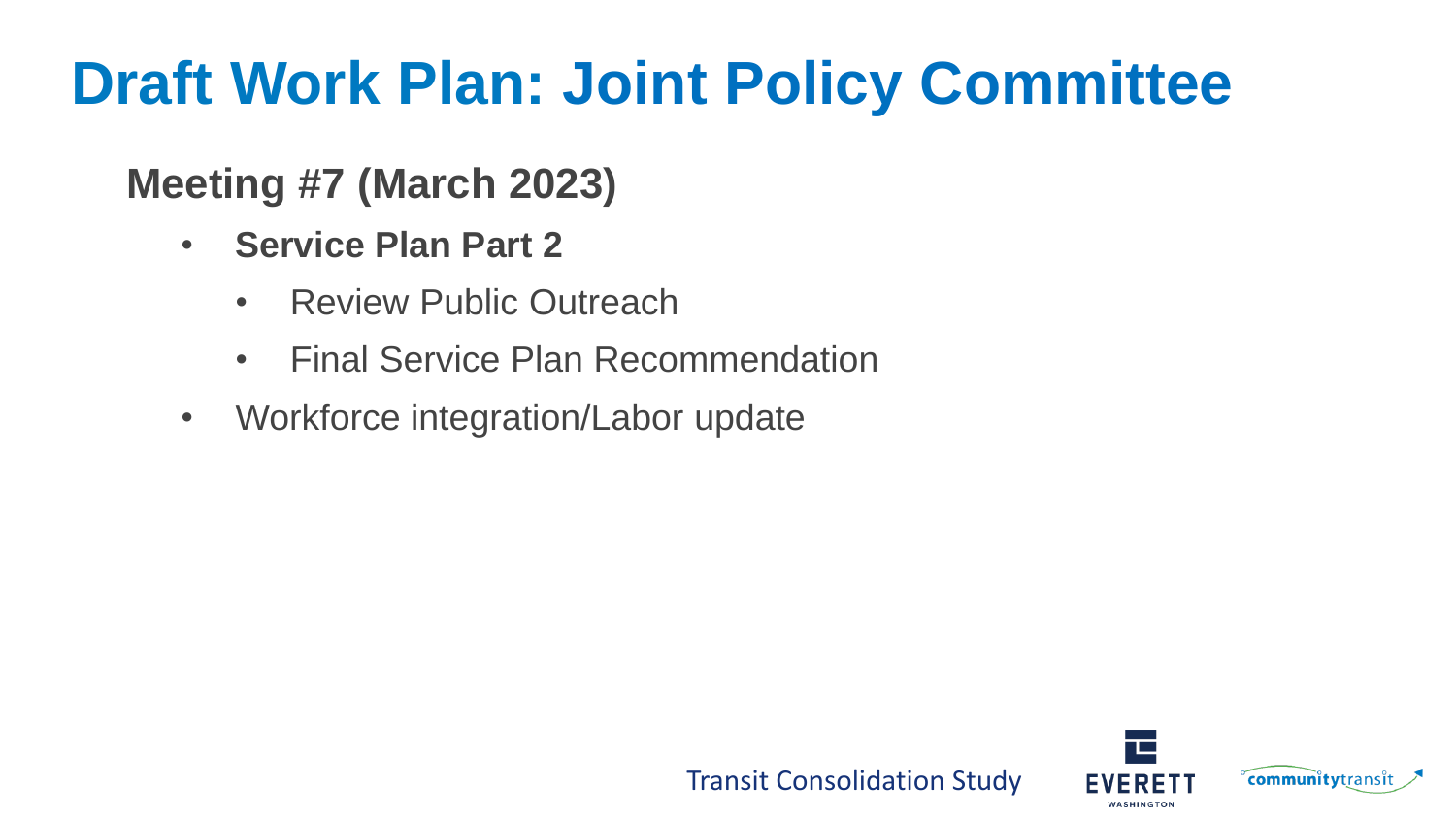#### **Meeting #8 (May 2023):**

- Summary review of all recommendations in initial draft report
- Discussion and recommendation of next steps as the draft Integration Plan moves forward for consideration